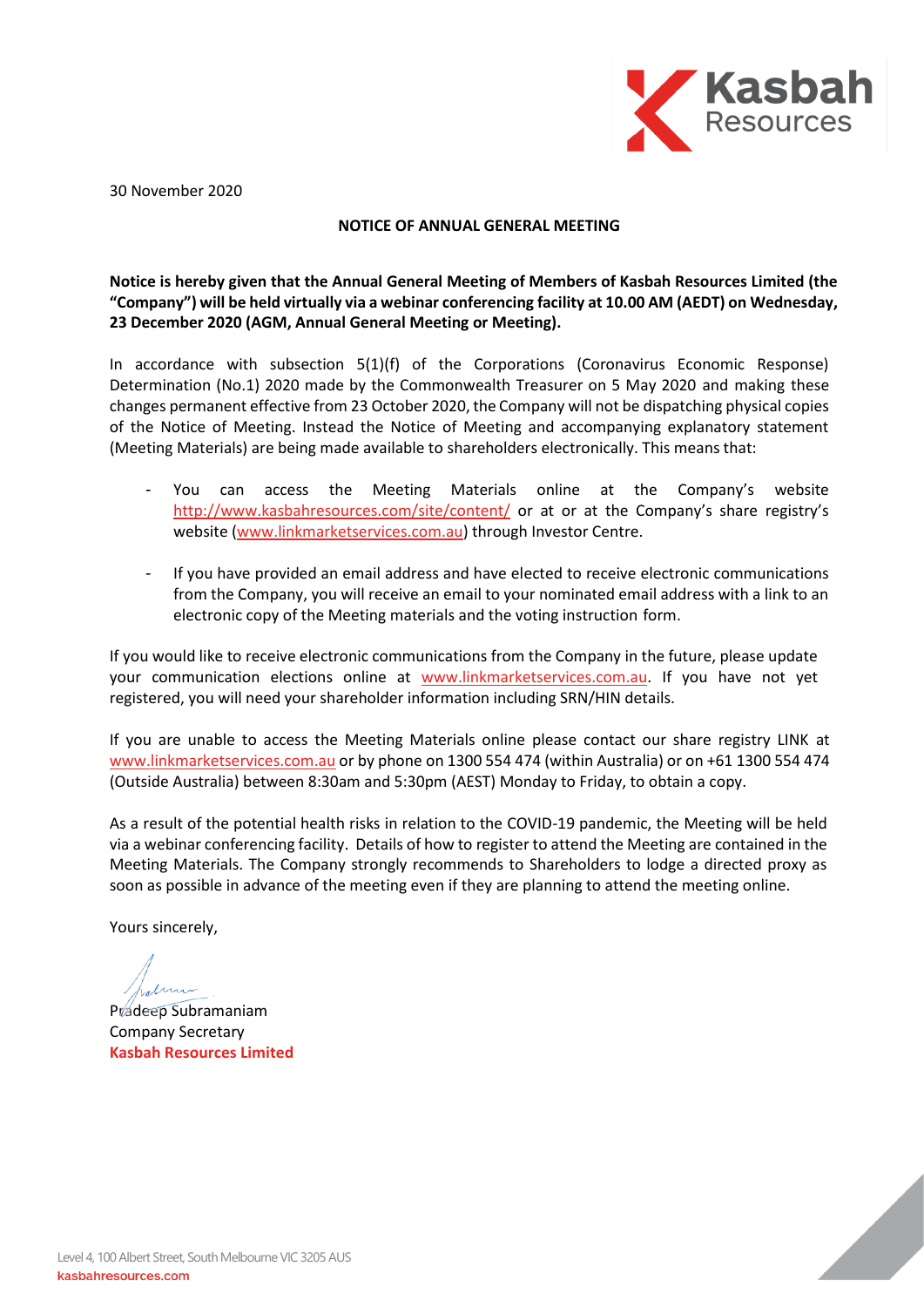

# **Kasbah Resources Limited ACN 116 931 705**

# **Notice of Annual General Meeting Explanatory Statement and Proxy Form**

Date of Meeting: **Wednesday, 23 December 2020**

## Time of Meeting: **10.00 AM (AEDT)**

Due to the ongoing COVID-19 pandemic, the meeting will be held virtually via a webinar conferencing facility. If you are a shareholder who wishes to attend and participate in the virtual meeting, please register in advance as per the instructions outlined in this Notice of Meeting. Shareholders are strongly encouraged to lodge their completed proxy forms in accordance with the instructions in this Notice of Meeting.

Following recent modifications brought to the Corporations Act 2001 and the Corporations Regulations 2001 under the Corporations (Coronavirus Economic Response) Determination (no.1) 2020, no hard copy of the Notice of Annual General Meeting and Explanatory Statement will be circulated. The Notice of Meeting has been given to those entitled to receive by use of one or more technologies. The Notice of Meeting is also available on the Company's website: http://www.kasbahresources.com/site/content/

*This Notice of Annual General Meeting and Explanatory Statement should be read in its entirety. If shareholders are in doubt as to how they should vote, they should seek advice from their accountant, solicitor or other professional advisor without delay.*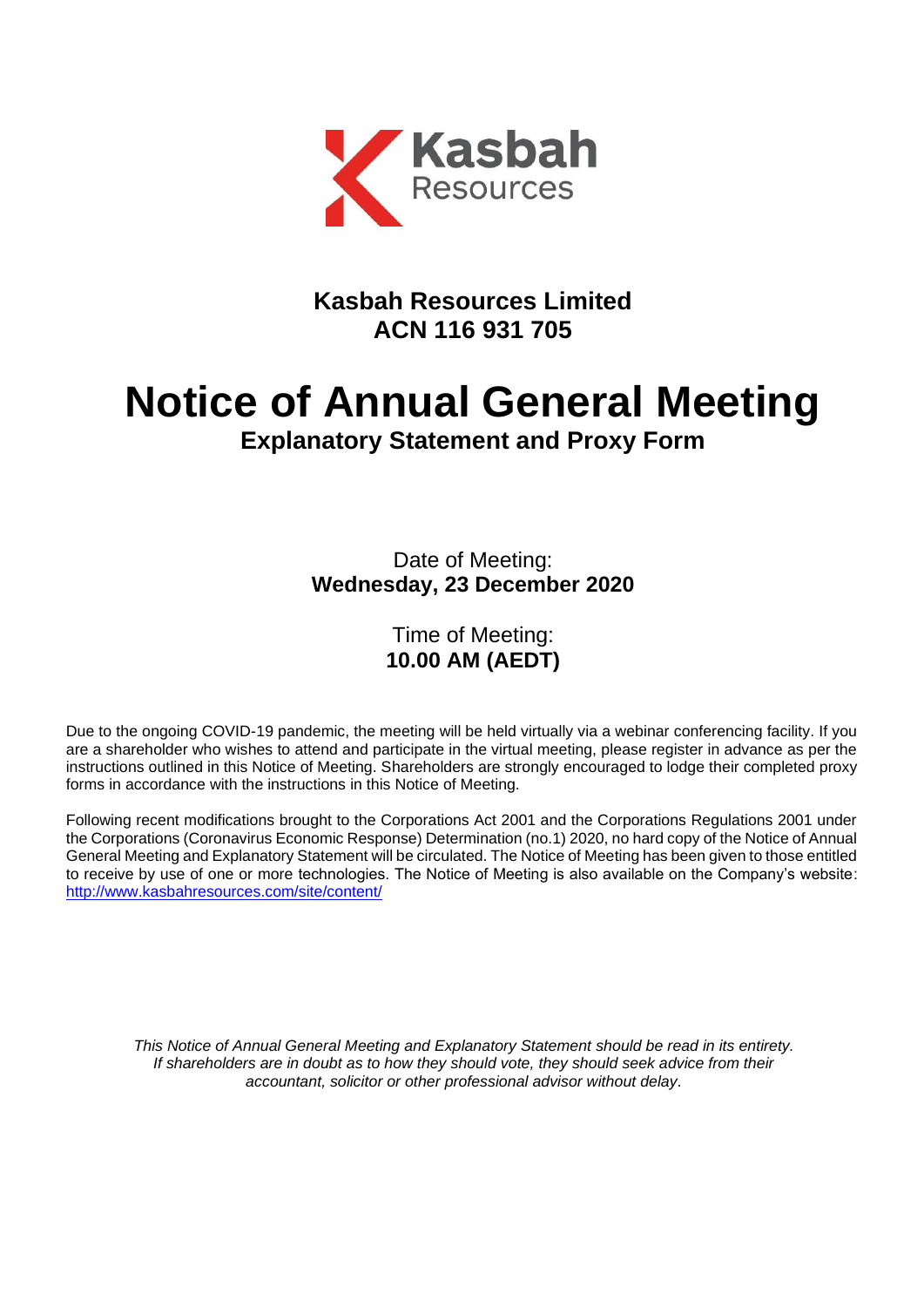# **KASBAH RESOURCES LIMITED**

**ACN 116 931 705**

**Registered office: Level 4, 100 Albert Road, South Melbourne, VIC 3205**

# **NOTICE OF ANNUAL GENERAL MEETING**

#### **Notice is hereby given that the Annual General Meeting of Members of Kasbah Resources Limited (the "Company") will be held virtually via a webinar conferencing facility at 10.00 AM (AEDT) on Wednesday, 23 December 2020 (AGM, Annual General Meeting or Meeting).**

The health and safety of members and personnel, and other stakeholders, is the highest priority and the Company is acutely aware of the current circumstances resulting from COVID-19. While the COVID-19 situation remains volatile and uncertain, based on the best information available to the Company at the time of preparing the Notice of Annual General Meeting ('**'Notice''**), the Company intends to conduct a poll on the resolutions in the Notice using the proxies filed prior to the Meeting.

Shareholders are strongly encouraged to submit their proxies as early as possible and in any event prior to the cutoff for proxy voting as set out in the Notice. To lodge your proxy, please follow the directions on your personalised proxy form which will be delivered to you by email or post (depending on your communication preferences).

Shareholders attending the AGM virtually will be able to ask questions and the Company has made provision for Shareholders who register their attendance before the start of the meeting to also cast their votes on the proposed resolutions. Shareholders who intend to join the AGM are asked to dial-in 30 minutes prior to the start of the meeting.

The virtual meeting can be attended using the following details:

| When:  | 10.00 AM (AEDT) on Wednesday, 23 December 2020  |
|--------|-------------------------------------------------|
| Topic: | Kasbah Resources Limited Annual General Meeting |

#### **Register in advance for this webinar:**

https://us02web.zoom.us/webinar/register/WN\_nDeYoqcXQc6bxOrsjLnc6g

After registering, you will receive a confirmation email containing information about joining the meeting. The Company strongly recommends its Shareholders to lodge a directed proxy as soon as possible in advance of the meeting even if they are planning to attend the meeting online.

The Company is happy to accept and answer questions submitted prior to the meeting by email to info@kasbahresources.com. Where a written question is raised in respect of the key management personnel of the Company or the resolutions to be considered at the meeting, the Company will address the relevant question during the course of the meeting or by written response after the Meeting (subject to the discretion of the Company not to respond to unreasonable and/or offensive questions). If the situation in relation to COVID-19 were to change in a way that affected the position above, the Company will provide a further update to shareholders ahead of the Meeting.

Any shareholders who wish to attend the AGM online should therefore monitor the Company's website for any updates about the AGM. If it becomes necessary or appropriate to make alternative arrangements for the holding or conducting of the meeting, the Company will make further information available through its website at http://www.kasbahresources.com/site/content/.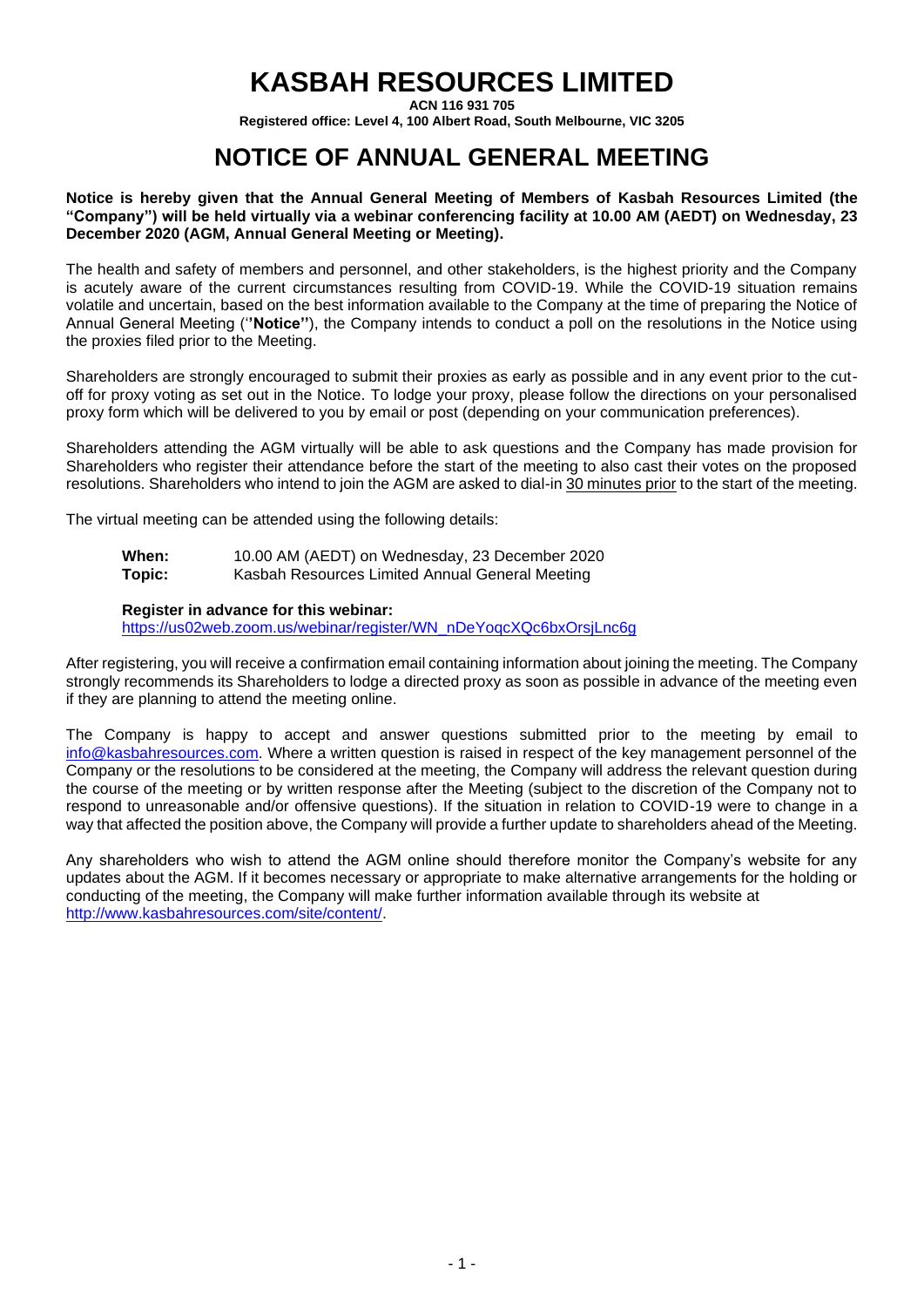# **KASBAH RESOURCES LIMITED**

**ACN 116 931 705**

**Registered office: Level 4, 100 Albert Road, South Melbourne, VIC 3205**

# **AGENDA**

The Explanatory Statement and proxy form which accompany and form part of this Notice, describe in more detail the matters to be considered. Please consider this Notice, the Explanatory Statement and the proxy form in their entirety.

#### **ORDINARY BUSINESS**

#### **Receipt and consideration of Accounts & Reports**

To receive and consider the financial report of the Company and the related reports of the Directors and auditors for the year ended 30 June 2020.

*Note: There is no requirement for shareholders to approve these reports. Accordingly, no resolution will be put to shareholders on this item of business.*

#### **Resolution 1: Election of Mr Evan James Spencer as a Director of the Company**

To consider and, if thought fit, pass the following resolution as an **ordinary resolution**:

*"That, Mr Evan James Spencer, having been appointed to the Board of Directors during the year, retires as a director in accordance with the Constitution of the Company and being eligible for election, be elected as a director of the Company."*

#### **Resolution 2: Election of Mr Kapil Ashvin Seetulsingh as a Director of the Company**

To consider and, if thought fit, pass the following resolution as an **ordinary resolution**:

*"That, Mr Kapil Ashvin Seetulsingh, having been appointed to the Board of Directors during the year, retires as a director in accordance with the Constitution of the Company and being eligible for election, be elected as a director of the Company."*

### **Resolution 3: Election of Mr Nicholas Michael Slade as a Director of the Company**

To consider and, if thought fit, pass the following resolution as an **ordinary resolution**:

*"That, Mr Nicholas Michael Slade, having been appointed to the Board of Directors during the year, retires as a director in accordance with the Constitution of the Company and being eligible for election, be elected as a director of the Company."*

### **Resolution 4: Election of Ms Katie Laura Southwell as a Director of the Company**

To consider and, if thought fit, pass the following resolution as an **ordinary resolution**:

*"That, Ms Katie Laura Southwell, having been appointed to the Board of Directors during the year, retires as a director in accordance with the Constitution of the Company and being eligible for election, be elected as a director of the Company."*

### **BY ORDER OF THE BOARD**

en

**Pradeep Subramaniam Company Secretary** 30 November 2020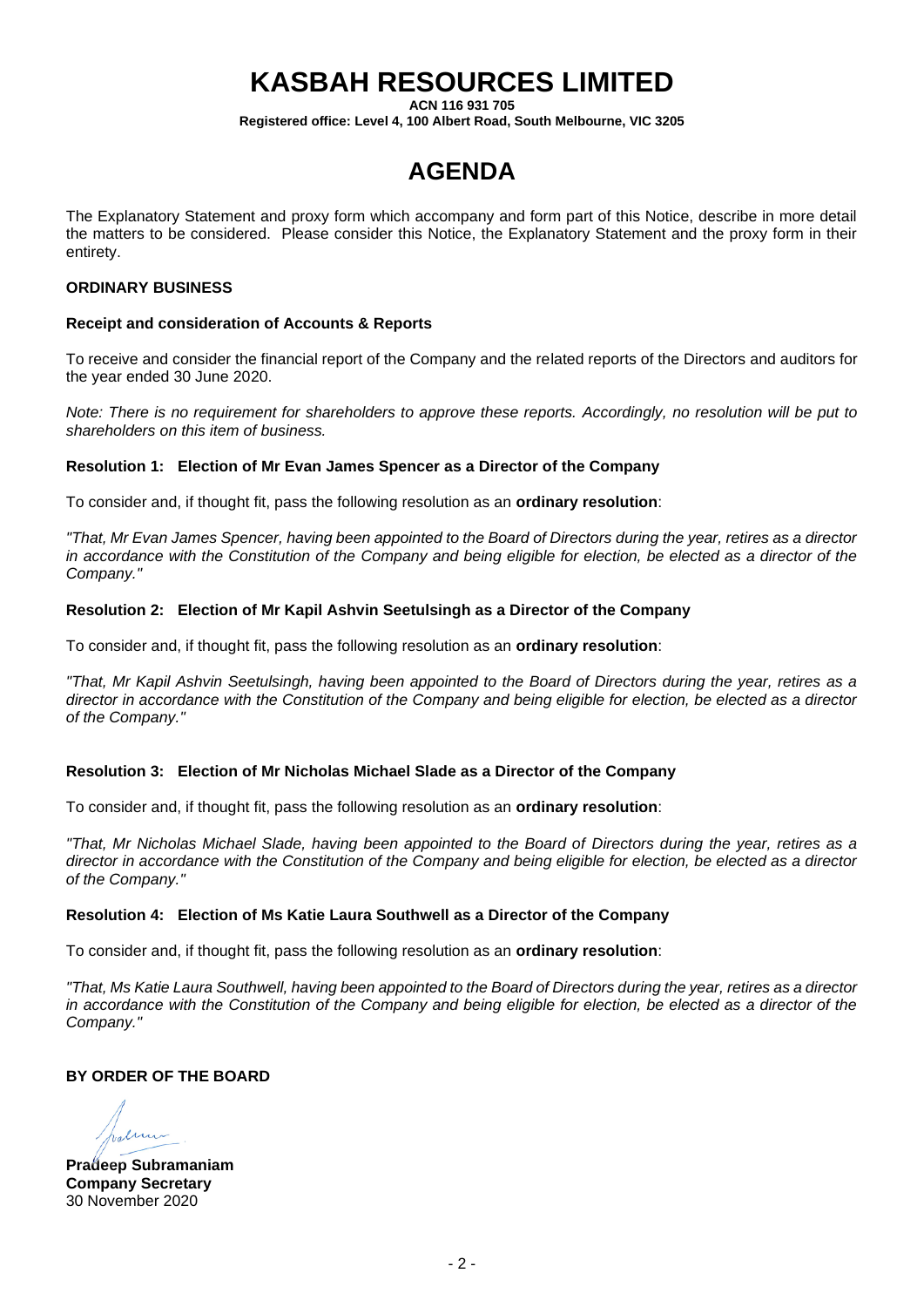#### **Notes**

- **1. Entire Notice:** The details of the resolutions contained in the Explanatory Notes accompanying this Notice of Meeting should be read together with, and form part of, this Notice of Meeting.
- **2. Record Date:** The Company has determined that shares will be taken to be held by the persons who are registered as holding the shares at 7.00pm on the date 48 hours before the date of the Annual General Meeting, for the purposes of the Meeting. Only those persons will be entitled to vote at the Annual General Meeting and transfers registered after that time will be disregarded in determining entitlements to attend and vote at the Annual General Meeting.

#### **3. Proxies**

- a. Votes at the Annual General Meeting may be given personally or by proxy, attorney or representative.
- b. Each shareholder has a right to appoint one or two proxies.
- c. A proxy need not be a shareholder of the Company.
- d. If a shareholder is a company it must execute under its common seal or otherwise in accordance with its constitution and the Corporations Act.
- e. Where a shareholder is entitled to cast two or more votes, the shareholder may appoint two proxies and may specify the proportion of number of votes each proxy is appointed to exercise.
- f. If a shareholder appoints two proxies, and the appointment does not specify the proportion or number of the shareholder's votes, each proxy may exercise half of the votes. If a shareholder appoints two proxies, neither proxy may vote on a show of hands.
- g. A proxy must be signed by the shareholder or his or her attorney who has not received any notice of revocation of the authority. Proxies given by corporations must be signed in accordance with corporation's constitution and Corporations Act.
- h. To be effective, proxy forms must be received at the Company's share registry (Link Market Services Limited) no later than 48 hours before the commencement of the Annual General Meeting, this is no later than 10.00 AM (AEDT) on Monday, 21 December 2020. Any proxy received after that time will not be valid for the scheduled meeting.

#### **4. Corporate Representative**

Any corporate shareholder who has appointed a person to act as its corporate representative at the Meeting should provide that person with a certificate or letter executed in accordance with the Corporations Act authorising him or her to act as that company's representative. The authority may be sent to the Company and/or registry in advance of the Meeting or handed in at the Meeting when registering as a corporate representative.

#### **5. How the Chairman will vote Undirected Proxies**

Subject to the restrictions set out in Note 6 below, the Chairman of the meeting will vote undirected proxies in favour of all of the proposed resolutions.

#### **6. Voting Exclusion Statements**

#### **Resolutions 1 to 4**

There are no voting exclusions on these resolutions.

#### **7. Enquiries**

Shareholders are invited to contact the Company Secretary, Pradeep Subramaniam on +61 3 9482 2223 or info@kasbahresources.com if they have any queries in respect of the matters set out in these documents.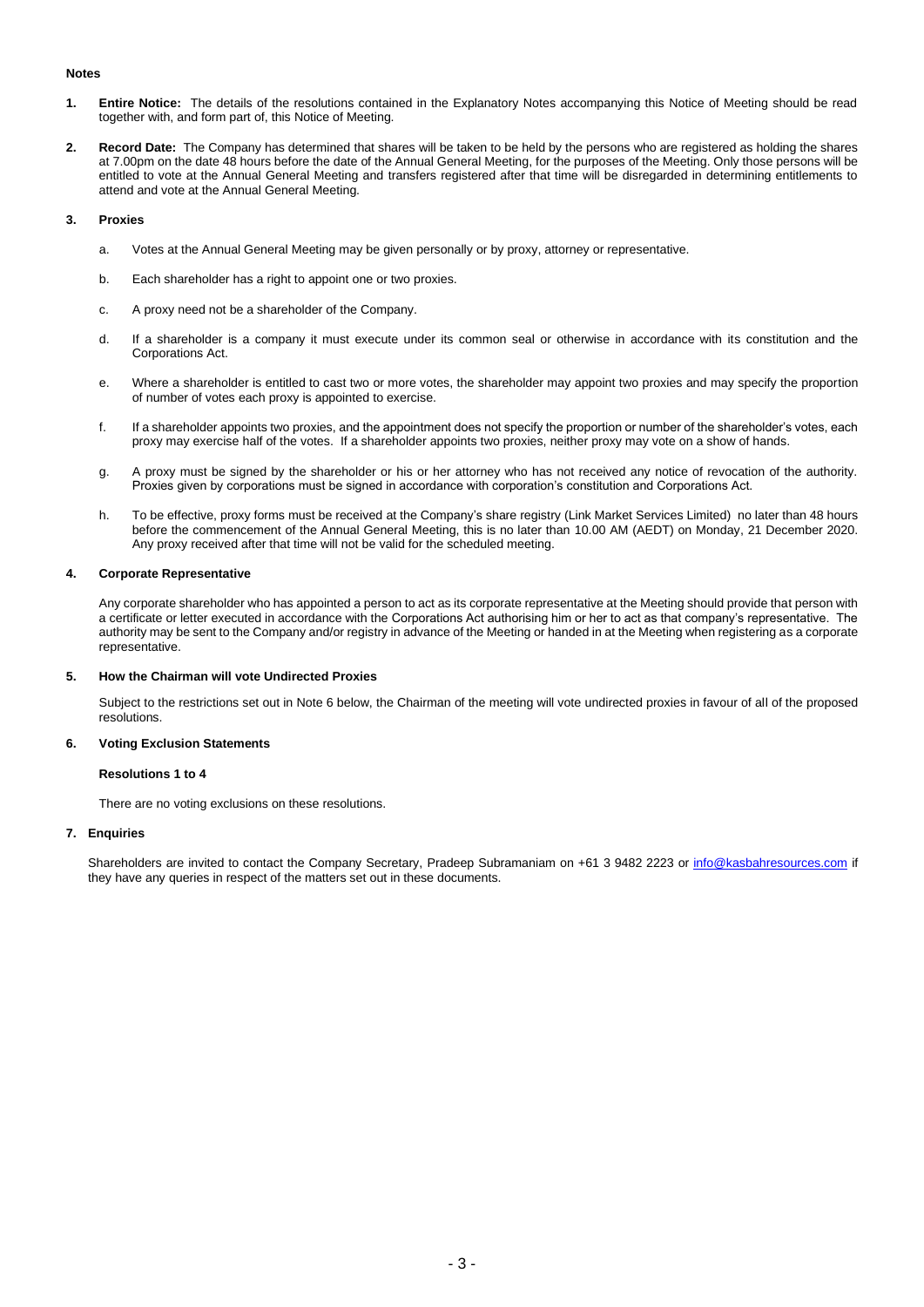## **EXPLANATORY STATEMENT**

#### **Purpose of Information**

This Explanatory Statement ("Statement") accompanies and forms part of the Company's Notice of Annual General Meeting ("Notice") for the 2020 Annual General Meeting ("Meeting") to be held virtually via a webinar conferencing facility at 10.00 AM (AEDT) on Wednesday, 23 December 2020 (AGM, Annual General Meeting or Meeting).

The Notice incorporates, and should be read together, with this Statement.

As the Company is no longer listed with Australian Stock Exchange ("ASX"), the matters in relation to ASX Listing Rules and any guidelines thereof no longer apply to the Company.

For ease of reference, further background and details regarding each of the resolutions follows in the order that the resolutions appear in the Notice of Meeting. Capitalised terms have the same meaning as set out in the Definitions section of this Explanatory Memorandum.

#### **Receipt and consideration of Accounts & Reports**

A copy of the Annual Report for the financial year ending 30 June 2020 (which incorporates the Company's financial report, reports of the Directors and the auditors) is not enclosed as there is no longer a requirement for the Company to incur the printing and distribution cost associated with doing so for all shareholders. You may obtain a copy free of charge in hard copy form by contacting the Company by phone at +61 3 9482 2223 or email at info@kasbahresources.com, and you may request that this occurs on a standing basis for future years. Alternatively, you may access the Annual Report at the Company's website: http://www.kasbahresources.com/site/content/. It is noted that no resolution is required on these reports.

Shareholders will have the opportunity to ask questions about or make comments on, the 2020 Annual Report and the management of the Company. The auditor will be invited to attend, to answer questions about the audit of the Company's 2020 Annual Financial Statements.

#### **Resolution 1: Election of Mr Evan James Spencer as a Director of the Company**

#### *Background*

Mr Evan James Spencer was appointed as a Director of the Company on 31 December 2019 and being eligible, offers himself for election under the Company's Constitution.

Mr Spencer is a highly experienced mining executive and has held a wide range of executive, senior management and operational roles in mining, both domestically and internationally over 25 years. Mr Spencer has held senior roles in Barrick Gold, Kagara, Goldfields of South Africa, Aditya Birla Minerals and GBF Mining Contractors. Prior to joining Kasbah he was most recently Chief Executive of Asian Mineral Resources. Mr Spencer brings extensive technical and strategic leadership skills and experience to the Kasbah Management team, guiding AMR through the completion of construction, permitting and commissioning of the Ban Phuc operations in Vietnam. In addition, Mr Spencer has worked on asset integration in Saudi Arabia lead the strategic development and implementation of Barrick's Kalgoorlie assets further lead the strategic direction for Barrick's Papua New Guinea assets in the Ramu valley.

Mr Spencer has significant experience in project development, feasibility, permitting approvals and Joint venture management bringing key technical and operational management leadership to the Kasbah team.

Mr Spencer holds a Master of Mineral Economics, a Bachelor of Applied Science Geology (Hons), completed postgraduate studies in mine engineering, business, economics and frontline management. Mr Spencer also holds a W.A. First Class Managers Certificate.

#### *Board Recommendation*

The Board (with Mr Spencer abstaining) recommends that shareholders vote in favour of the election of Mr Spencer.

### *Voting Exclusions*

Refer Note 6 above for voting exclusions.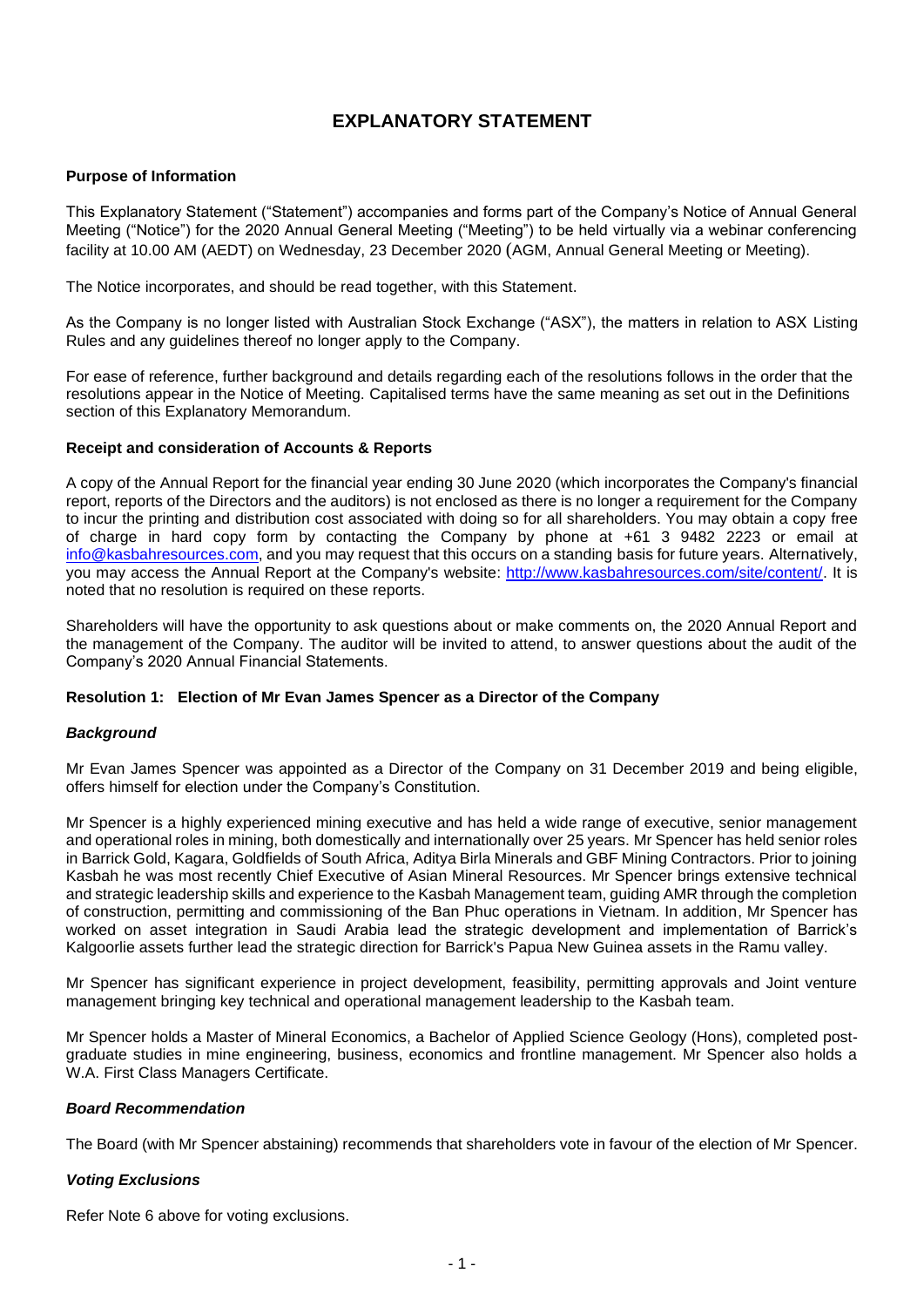### **Resolution 2: Election of Mr Kapil Ashvin Seetulsingh as a Director of the Company**

### *Background*

Mr Kapil Ashvin Seetulsingh is a corporate lawyer and was a partner with global law firm Clifford Chance, in London and previously in Hong Kong. Mr Seetulsingh has over 20 years' experience in the planning and successful execution of M&A, financing and joint venture transactions for blue-chip clients across the energy, natural resources and infrastructure sectors in markets spanning Africa, Asia, Europe, the Middle East and Australia.

His cross-border transactional expertise will be an invaluable asset to the Company at this stage of its development.

#### *Board Recommendation*

The Board (with Mr Seetulsingh abstaining) recommends that shareholders vote in favour of the election of Mr Seetulsingh.

### *Voting Exclusions*

Refer Note 6 above for voting exclusions.

#### **Resolution 3: Election of Mr Nicholas Michael Slade as a Director of the Company**

#### *Background*

Mr Nicholas Michael Slade has 25 years' experience as an international mining professional in both management and technical roles, spanning various operating companies, consulting and project development roles. Mr Slade has significant experience in hard rock base metal mining having managed underground mining operations and has also had leading roles in conducting due diligence for equity and offtake interests, and overall project management/technical leadership of mining projects/studies.

Mr Slade is the Principal Engineer and Director of the Noetic Mining Solutions Ltd (an independent mining consultancy). Prior to this Mr Slade has held roles including Vice-President Technical & Operations with Pala Investments, Chief Mining Engineer – Underground with commodities trader Trafigura, Vice-President Golder PasteTec Consulting (subsidiary of Golder Associates) and held management and technical roles in Xstrata (now Glencore).

Mr Slade is a Fellow of the IMMM; a Chartered Engineer; and a Fellow of the AusIMM (CP), has also authored and reviewed a range of papers in various fields of his experience and is a co-editor of the AusIMM Mine Manager's Handbook and a co-author of the AusIMM's Mineral Consultants' Handbook. Mr Slade also holds a Queensland First Class Underground Mine Manager's certificate, a BEng in Mineral Surveying & Resource Management and a MSc in Mining Engineering from the Camborne School of Mines, UK.

### *Board Recommendation*

The Board (with Mr Slade abstaining) recommends that shareholders vote in favour of the election of Mr Slade.

### *Voting Exclusions*

Refer Note 6 above for voting exclusions.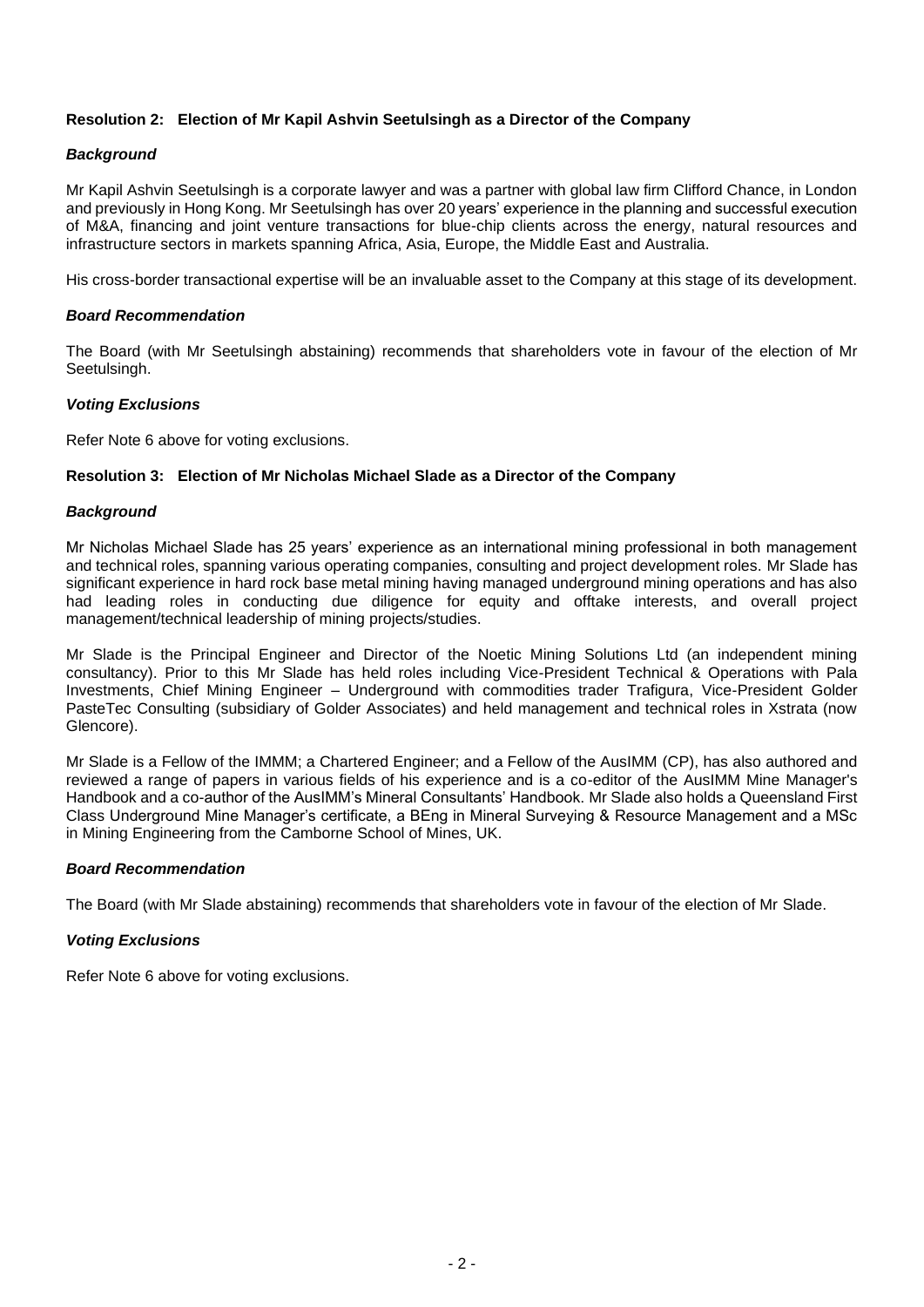#### **Resolution 4: Election of Ms Katie Laura Southwell as a Director of the Company**

#### *Background*

Ms Katie Laura Southwell is a senior legal executive with over 14 years' experience as a legal and strategic adviser on M&A, financing and corporate governance matters in the mining and resources sector. Ms Southwell has had leading roles for several mining companies, including Nyrstar, managing complex development and financing projects. Ms Southwell is currently Senior Legal Counsel at Pala Investments Ltd, a mining investment fund based in Zug, Switzerland, and manages due diligence, compliance, contentious matters and alternative financing, including streams, royalties and mezzanine finance, for several portfolio companies. Ms Southwell was General Counsel of Nevada Copper (TSX:NCU) and successfully closed a USD115M project finance facility with KfW IPEX Bank GmbH, negotiated EPC and underground mining contracts, and negotiated offtake contracts with Aurubis and Concord Resources. Ms. Southwell is currently a director of Nevada Copper.

Kate holds a BA in Law with French (First Class), is admitted to practice in England and is a member of the New York Bar. She is a member of the IBA Mining Committee and holds the CFA Certificate in ESG Investing, is a regular speaker on M&A and corporate matters at industry events and is passionate about improving diversity and sustainability in the mining sector.

#### *Board Recommendation*

The Board (with Ms Southwell abstaining) recommends that shareholders vote in favour of the election of Ms Southwell.

#### *Voting Exclusions*

Refer Note 6 above for voting exclusions.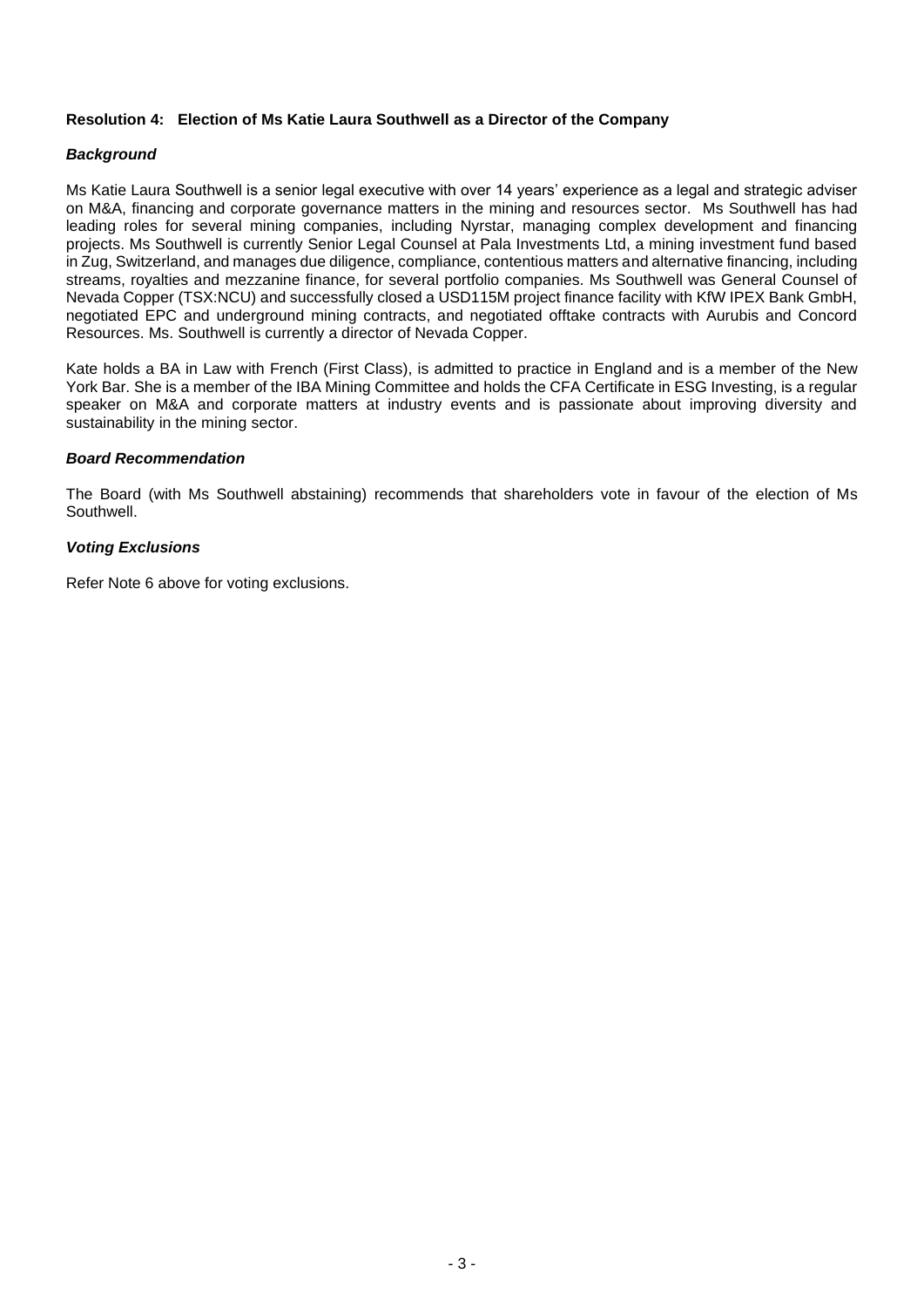## **GLOSSARY**

The following terms have the following meanings in this Explanatory Statement:

"**\$**" means Australian Dollars;

"**Annual Report**" means the Directors' Report, the Financial Report, and Auditor's Report, in respect to the year ended 30 June 2020;

**"ASX"** means ASX Limited ABN 98 008 624 691 or the Australian Securities Exchange, as the context requires;

"**Auditor's Report**" means the auditor's report on the Financial Report;

**"AEDT"** means Australian Eastern Daylight Time;

"**Board**" means the Directors acting as the board of Directors of the Company or a committee appointed by such board of Directors;

"**Chairman**" means the person appointed to chair the Meeting of the Company convened by the Notice;

"**Company**" means Kasbah Resources Limited ACN 116 931 705;

"**Constitution**" means the constitution of the Company as at the date of the Meeting;

"**Corporations Act**" means the Corporations Act 2001 (Cth);

"**Director**" means a Director of the Company;

"**Directors Report**" means the annual directors' report prepared under Chapter 2M of the Corporations Act for the Company and its controlled entities;

"**Explanatory Memorandum**" means the explanatory memorandum which forms part of the Notice;

"**Financial Report**" means the annual financial report prepared under Chapter 2M of the Corporations Act for the Company and its controlled entities;

"**Meeting**" has the meaning given in the introductory paragraph of the Notice;

"**Notice**" means the Notice of Meeting accompanying this Explanatory Statement;

"**Proxy Form**" means the proxy form attached to the Notice;

"**Resolution**" means a resolution referred to in the Notice;

"**Section**" means a section of the Explanatory Memorandum; and

"**Shareholder**" means shareholder of the Company.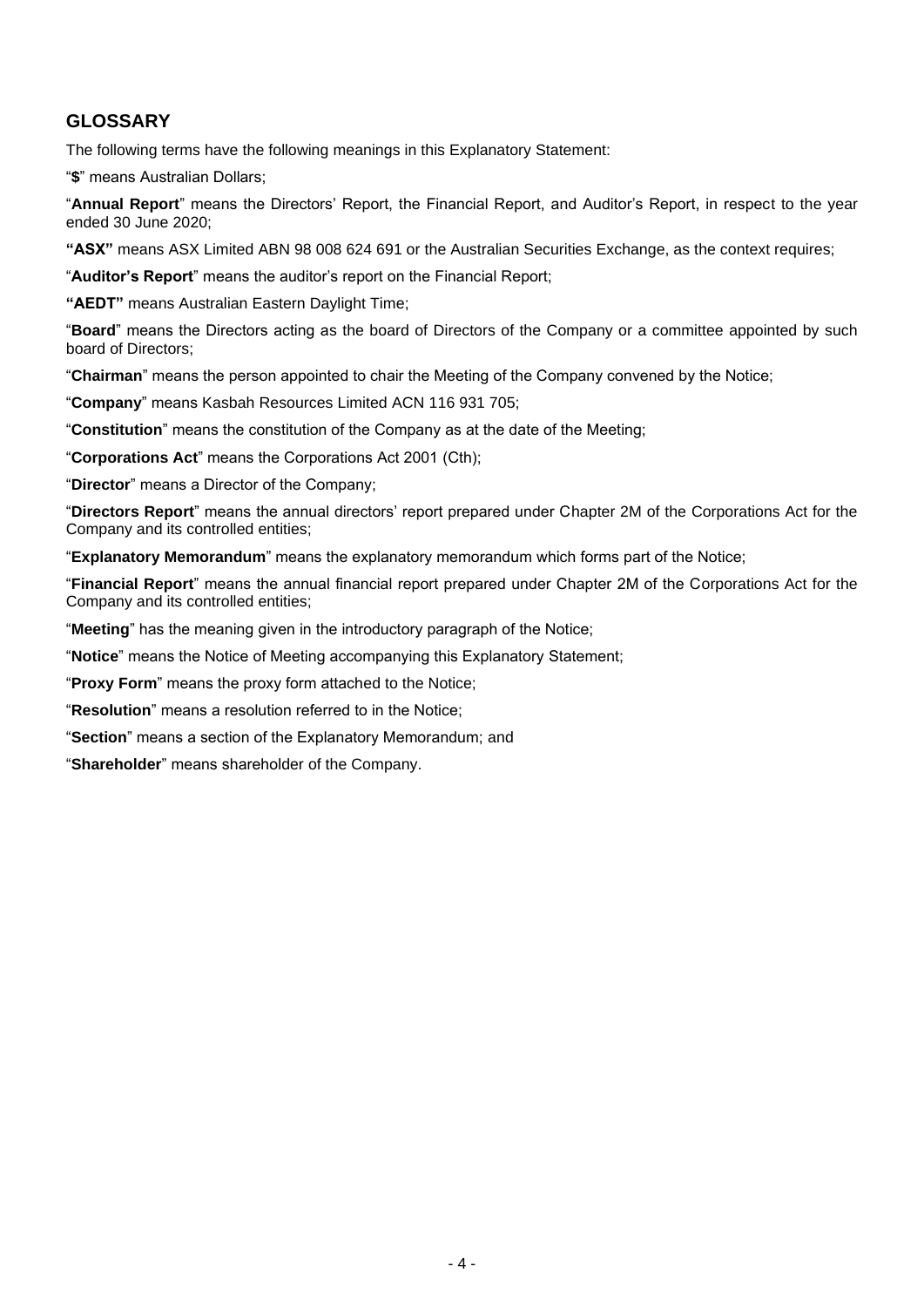





## PROXY FORM

I/We being a member(s) of Kasbah Resources Limited and entitled to attend and vote hereby appoint:

### APPOINT A PROXY

the Chairman of the Meeting (mark box)

OR if you are NOT appointing the Chairman of the Meeting as your proxy, please write the name of the person or body corporate you are appointing as your proxy

or failing the person or body corporate named, or if no person or body corporate is named, the Chairman of the Meeting, as my/our proxy to act on my/our behalf (including to vote in accordance with the following directions act on my/our behalf (including to vote in accordance with the following directions or, if no directions have been given and to the extent permitted by the law, as the proxy sees fit) at the Annual General Meeting of the Company to be held at 10:00am (ADST) on Wednesday, 23 December 2020, virtually via a webinar conferencing facility (the Meeting) and at any postponement or adjournment of the Meeting. **X99999999999** SAMPLE

#### Register in advance for this webinar:

https://us02web.zoom.us/webinar/register/WN\_nDeYoqcXQc6bxOrsjLnc6g

The Chairman of the Meeting intends to vote undirected proxies in favour of each item of business.

## VOTING DIRECTIONS

Proxies will only be valid and accepted by the Company if they are signed and received no later than 48 hours before the Meeting. Please read the voting instructions overleaf before marking any boxes with an  $\boxtimes$ 

#### Resolutions

For Against Abstain\*

- **Election of Mr Evan James** Spencer as a Director of the Company
- **Election of Mr Kapil Ashvin** Seetulsingh as a Director of the **Company**
- 3 Election of Mr Nicholas Michael Slade as a Director of the **Company**
- 4 Election of Ms Katie Laura Southwell as a Director of the Company

S<br>EP 3

STEP 2

 $\bigcirc$  \* If you mark the Abstain box for a particular Item, you are directing your proxy not to vote on your behalf on a show of hands or on a poll and your votes will not be counted in computing the required majority on a

## SIGNATURE OF SHAREHOLDERS – THIS MUST BE COMPLETED

Shareholder 1 (Individual) Joint Shareholder 2 (Individual) Joint Shareholder 3 (Individual)

Sole Director and Sole Company Secretary Director/Company Secretary (Delete one) Director

This form should be signed by the shareholder. If a joint holding, either shareholder may sign. If signed by the shareholder's attorney, the power of attorney must have been previously noted by the registry or a certified copy attached to this form. If executed by a company, the form must be executed in accordance with the company's constitution and the *Corporations Act 2001* (Cth).

**KASU PRX2002A**

\*KASU PRANA PRANA PRANA PRANA PRANA PRANA PRANA PRANA PRANA PRANA PRANA PRANA PRANA PRANA PRANA PRANA PRANA PR